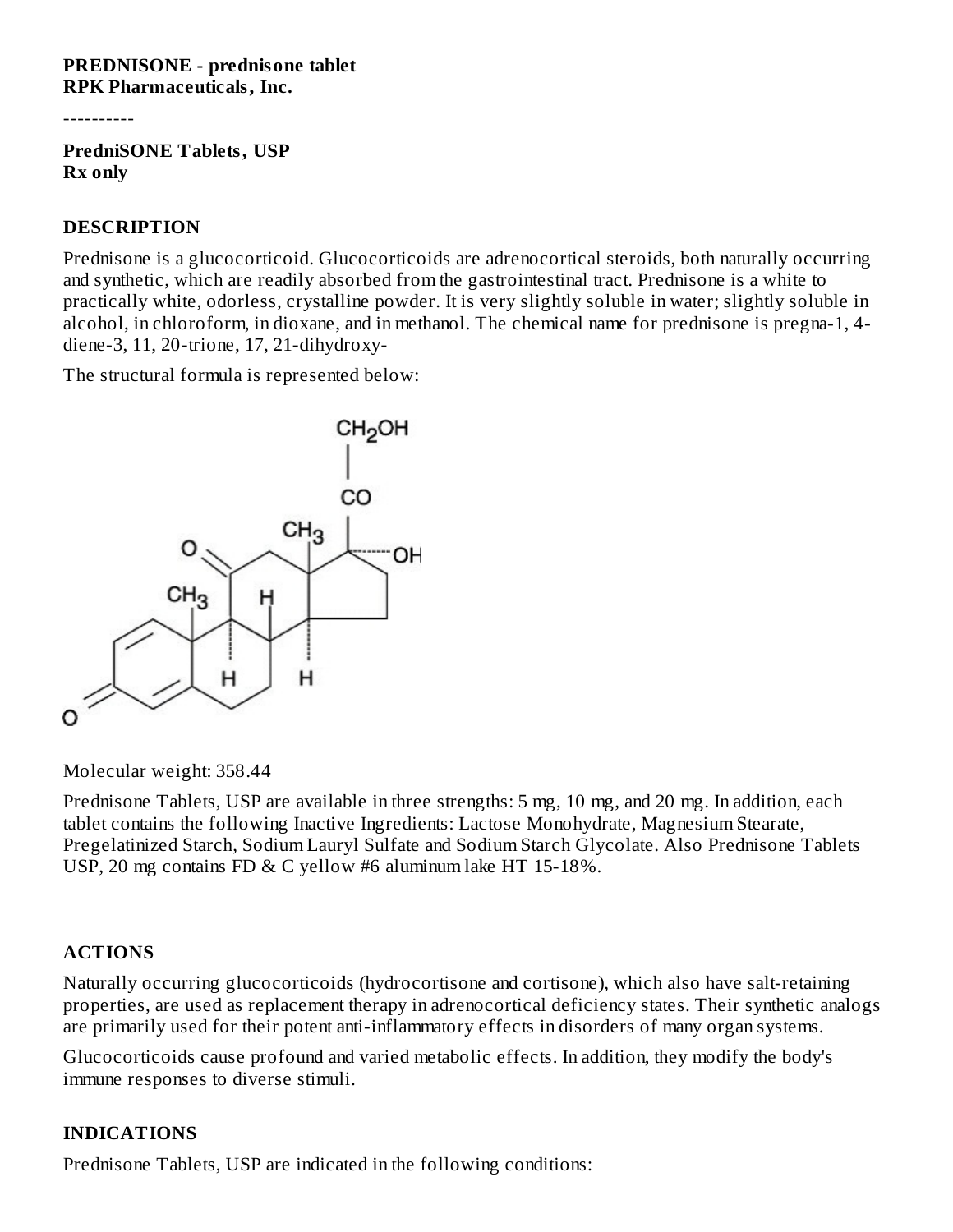## 1. **Endocrine Disorders**

Primary or secondary adrenocortical insufficiency (hydrocortisone or cortisone is the first choice; synthetic analogs may be used in conjunction with mineralocorticoids where applicable; in infancy mineralocorticoid supplementation is of particular importance)

Congenital adrenal hyperplasia Nonsuppurative thyroiditis

## 2. **Rheumatic Disorders**

As adjunctive therapy for short-term administration (to tide the patient over an acute episode or exacerbation) in:

Psoriatic arthritis Rheumatoid arthritis, including juvenile rheumatoid arthritis (selected cases may require low-dose maintenance therapy) Ankylosing spondylitis Acute and subacute bursitis Acute nonspecific tenosynovitis Acute gouty arthritis Post-traumatic osteoarthritis Synovitis of osteoarthritis Epicondylitis.

## 3. **Collagen Dis eas es**

During an exacerbation or as maintenance therapy in selected cases of:

Systemic lupus erythematosus Systemic derznatomyositis (polymyositis) Acute rheumatic carditis

### 4. **Dermatologic Dis eas es**

Pemphigus Bullous dermatitis herpetiformis Severe erythema multiforme (Stevens-Johnson syndrome) Exfoliative dermatitis Mycosis fungoides Severe psoriasis Severe seborrheic dermatitis

## 5. **Allergic States**

Control of severe or incapacitating allergic conditions intractable to adequate trials of conventional treatment:

Seasonal or perennial allergic rhinitis Bronchial asthma Contact dermatitis Atopic dermatitis Serum sickness Drug hypersensitivity reactions

## 6. **Ophthalmic Dis eas es**

Severe acute and chronic allergic and inflammatory processes involving the eye and its adnexa such as:

Allergic corneal marginal ulcers Herpes zoster ophthalmicus Anterior segment inflammation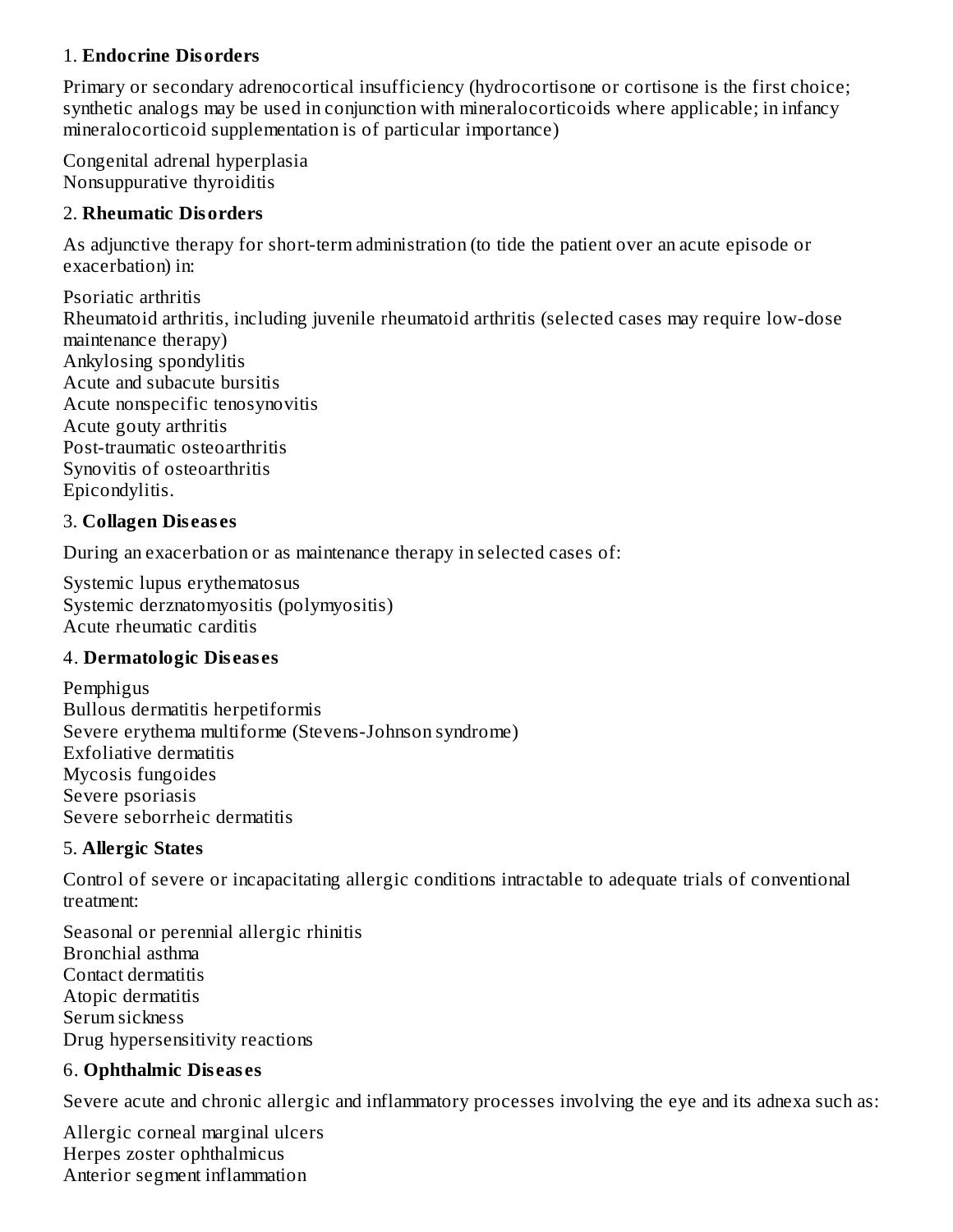Diffuse posterior uveitis and choroiditis Sympathetic ophthalmia Allergic conjunctivitis **Keratitis Chorioretinitis** Optic neuritis Iritis and iridocyclitis

### 7. **Respiratory Dis eas es**

Symptomatic sarcoidosis Loeffler's syndrome not manageable by other means Berylliosis Fulminating or disseminated pulmonary tuberculosis when used concurrently with appropriate antituberculous chemotherapy. Aspiration pneumonitis

## 8. **Hematologic Disorders**

Idiopathic thrombocytopenic purpura in adults Secondary thrombocytopenia in adults Acquired (autoimmune) hemolytic anemia Erythroblastopenia (RBC anemia) Congenital (erythroid) hypoplastic anemia

## 9. **Neoplastic Dis eas es**

For palliative management of:

Leukemias and lymphomas in adults Acute leukemia of childhood

## 10. **Edematous States**

To induce a diuresis or remission of proteinuria in the nephrotic syndrome, without uremia, of the idiopathic type or that due to lupus erythematosus

## 11. **Gastrointestinal Dis eas es**

To tide the patient over a critical period of the disease in:

Ulcerative colitis Regional enteritis

### 12. **Nervous System**

Acute exacerbations of multiple sclerosis

## 13. **Mis cellaneous**

Tuberculous meningitis with subarachnoid block or, impending block when used concurrently with appropriate antituberculous chemotherapy Trichinosis with neurologic or myocardial involvement

## **CONTRAINDICATIONS**

Systemic fungal infections and known hypersensitivity to components.

## **WARNINGS**

In patients on corticosteroid therapy subjected to unusual stress, increased dosage of rapidly acting corticosteroids before, during, and after the stressful situation is indicated.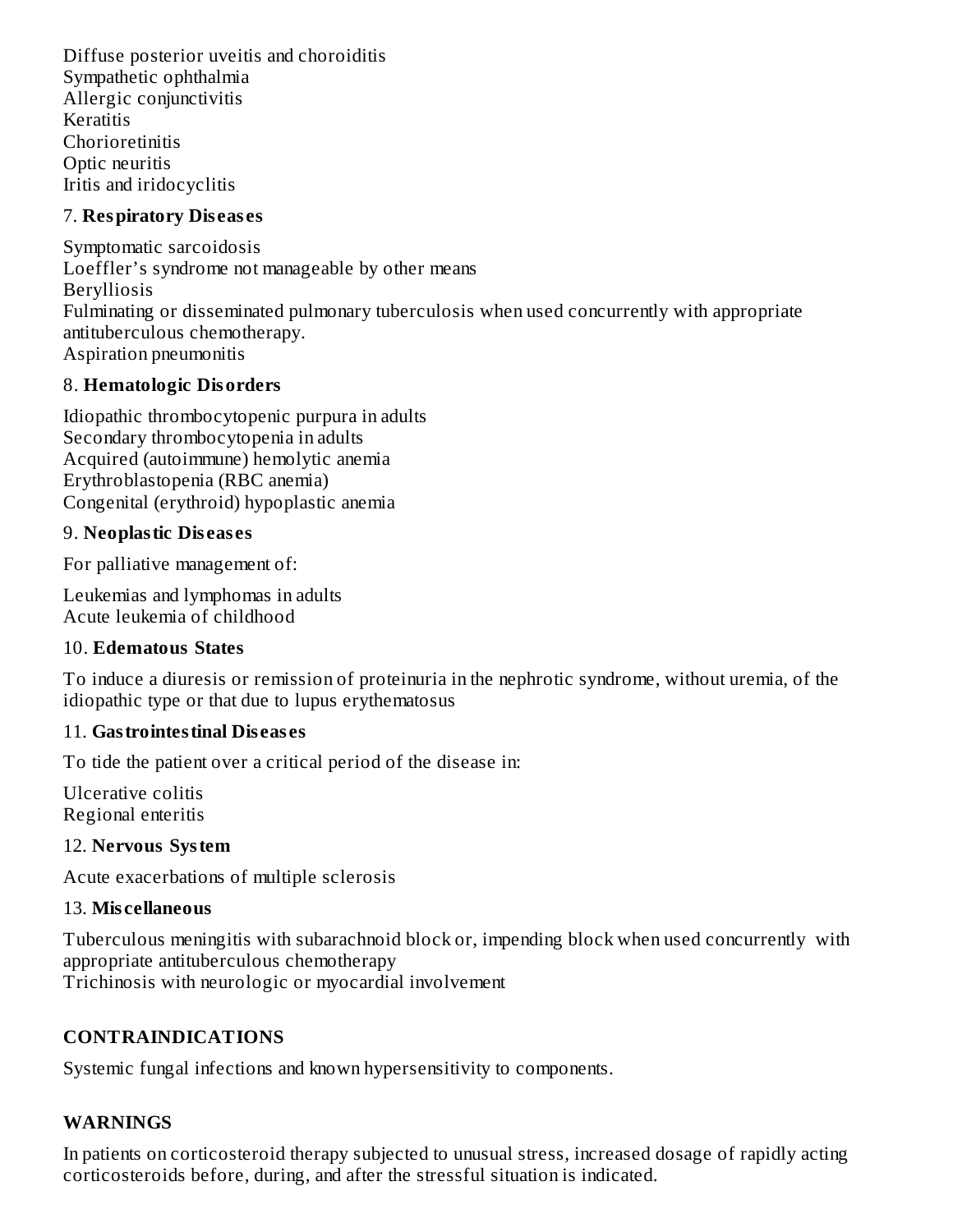Corticosteroids may mask some signs of infection, and new infections may appear during their use. There may be decreased resistance and inability to localize infection when corticosteroids are used.

Prolonged use of corticosteroids may produce posterior subcapsular cataracts, glaucoma with possible damage to the optic nerves, and may enhance the establishment of secondary ocular infections due to fungi or viruses.

*Usage in pregnancy:* Since adequate human reproduction studies have not been done with corticosteroids, the use of these drugs in pregnancy, nursing mothers or women of childbearing potential requires that the possible benefits of the drug be weighed against the potential hazards to the mother and embryo or fetus. Infants born of mothers who have received substantial doses of corticosteroids during pregnancy, should be carefully observed for signs of hypoadrenalism.

Average and large doses of hydrocortisone or cortisone can cause elevation of blood pressure, salt and water retention, and increased excretion of potassium. These effects are less likely to occur with the synthetic derivatives except when used in large doses. Dietary salt restriction and potassium supplementation may be necessary. All corticosteroids increase calcium excretion.

### **While on corticosteroid therapy patients should not be vaccinated against smallpox. Other immunization procedures should not be undertaken in patients who are on corticosteroids, especially on high dos e, becaus e of possible hazards of neurological complications and a lack of antibody respons e.**

The use of Prednisone Tablets, USP in active tuberculosis should be restricted to those cases of fulminating or disseminated tuberculosis in which the corticosteroid is used for the management of the disease in conjunction with an appropriate anti-tuberculous regimen.

If corticosteroids are indicated in patients with latent tuberculosis or tuberculin reactivity, close observation is necessary as reactivation of the disease may occur. During prolonged corticosteroid therapy, these patients should receive chemoprophylaxis.

Persons who are on drugs which suppress the immune system are more susceptible to infections than healthy individuals. Chickenpox and measles, for example, can have a more serious or even fatal course in non-immune children or adults on corticosteroids. In such children or adults who have not had these diseases, particular care should be taken to avoid exposure. How the dose, route and duration of corticosteroid administration affects the risk of developing a disseminated infection is not known. The contribution of the underlying disease and/or prior corticosteroid treatment to the risk is also not known. If exposed to chickenpox, prophylaxis with varicella-zoster immune globulin (VZIG) may be indicated. If exposed to measles, prophylaxis with pooled intramuscular immunoglobulin (IG) may be indicated. (See the respective package inserts for complete VZIG and IG prescribing information.) If chickenpox develops, treatment with antiviral agents may be considered.

## **PRECAUTIONS**

## **General Precautions**

Drug-induced secondary adrenocortical insufficiency may be minimized by gradual reduction of dosage. This type of relative insufficiency may persist for months after discontinuation of therapy; therefore, in any situation of stress occurring during that period, hormone therapy should be reinstituted. Since mineralocorticoid secretion may be impaired, salt and/or a mineralocorticoid should be administered concurrently.

There is an enhanced effect of corticosteroids on patients with hypothyroidism and in those with cirrhosis.

Corticosteroids should be used cautiously in patients with ocular herpes simplex because of possible corneal perforation.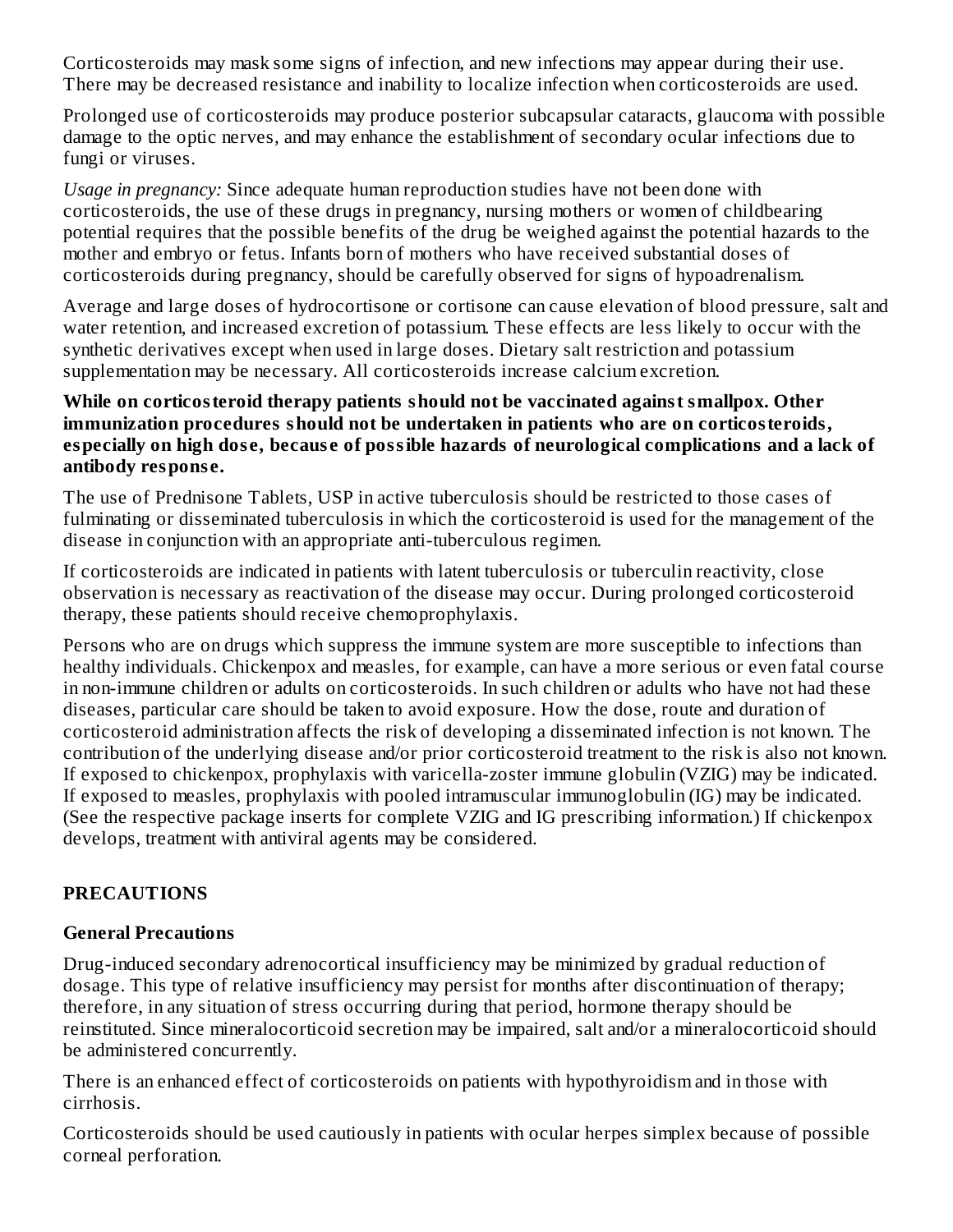The lowest possible dose of corticosteroid should be used to control the condition under treatment, and when reduction in dosage is possible, the reduction should be gradual.

Psychic derangements may appear when corticosteroids are used, ranging from euphoria, insomnia, mood swings, personality changes, and severe depression, to frank psychotic manifestations. Also, existing emotional instability or psychotic tendencies may be aggravated by corticosteroids.

Aspirin should be used cautiously in conjunction with corticosteroids in hypoprothrombinemia.

Steroids should be used with caution in nonspecific ulcerative colitis, if there is a probability of impending perforation, abscess or other pyogenic infection; diverticulitis; fresh intestinal anastomoses; active or latent peptic ulcer; renal insufficiency; hypertension; osteoporosis; and myasthenia gravis.

Growth and development of infants and children on prolonged corticosteroid therapy should be carefully observed.

Although controlled clinical trials have shown corticosteroids to be effective in speeding the resolution of acute exacerbations of multiple sclerosis, they do not show that corticosteroids affect the ultimate outcome or natural history of the disease. The studies do show that relatively high doses of corticosteroids are necessary to demonstrate a significant effect. (See DOSAGE AND ADMINISTRATION.)

Since complications of treatment with glucocorticoids are dependent on the size of the dose and the duration of treatment, a risk/benefit decision must be made in each individual case as to dose and duration of treatment and as to whether daily or intermittent therapy should be used.

Convulsions have been reported with concurrent use of methylprednisolone and cyclosporine. Since concurrent use of these agents results in a mutual inhibition of metabolism, it is possible that adverse events associated with the individual use of either drug may be more apt to occur.

### **Information for patients**

Persons who are on immunosuppressant doses of corticosteroids should be warned to avoid exposure to chickenpox or measles. Patients should also be advised that if they are exposed, medical advice should be sought without delay.

## **ADVERSE REACTIONS**

## **Fluid and Electrolyte Disturbances**

Sodium retention Fluid retention Congestive heart failure in susceptible patients Potassium loss Hypokalemic alkalosis Hypertension

### **Mus culoskeletal**

Muscle weakness Steroid myopathy Loss of muscle mass **Osteoporosis** Vertebral compression fractures Aseptic necrosis of femoral and humeral heads Pathologic fracture of long bones

### **Gastrointestinal**

Peptic ulcer with possible perforation and hemorrhage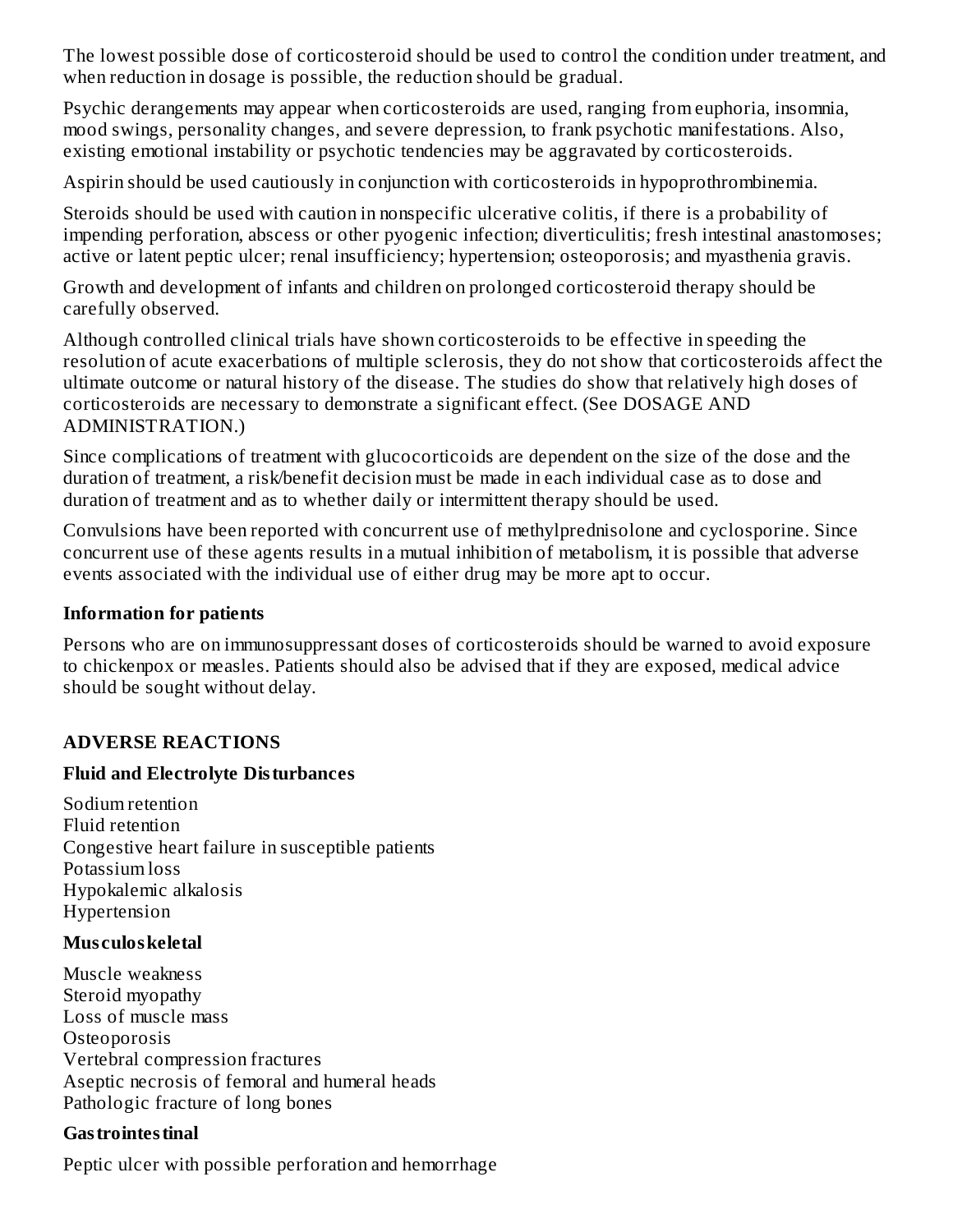**Pancreatitis** Abdominal distention Ulcerative esophagitis

### **Dermatologic**

Impaired wound healing Thin fragile skin Petechiae and ecchymoses Facial erythema Increased sweating May suppress reactions to skin tests

### **Metabolic**

Negative nitrogen balance due to protein catabolism

### **Neurological**

Increased intracranial pressure with papilledema (pseudo-tumor cerebri) usually after treatment Convulsions Vertigo Headache

### **Endocrine**

Menstrual irregularities Development of Cushingoid state Secondary adrenocortical and pituitary unresponsiveness, particularly in times of stress, as in trauma, surgery or illness Suppression of growth in children Decreased carbohydrate tolerance Manifestations of latent diabetes melliltus Increased requirements for insulin or oral hypoglycemic agents in diabetics

## **Ophthalmic**

Posterior subcapsular cataracts Increased intraocular pressure Glaucoma Exophthalmos

## **Additional Reactions**

Urticaria and other allergic, anaphylactic or hypersensitivity reactions.

## **DOSAGE AND ADMINISTRATION**

The initial dosage of prednisone Tablets, USP may vary from 5 mg to 60 mg prednisone per day depending on the specific disease entity being treated. In situations of less severity lower doses will generally suffice while in selected patients higher initial doses may be required. The initial dosage should be maintained or adjusted until a satisfactory response is noted. If after a reasonable period of time there is a lack of satisfactory clinical response, Prednisone should be discontinued and the patient transferred to other appropriate therapy. **IT SHOULD BE EMPHASIZED THAT DOSAGE REQUIREMENTS ARE VARIABLE AND MUST BE INDIVIDUALIZED ON THE BASIS OF THE DISEASE UNDER TREATMENT AND THE RESPONSE OF THE PATIENT.** After a favorable response is noted, the proper maintenance dosage should be determined by decreasing the initial drug dosage in small decrements at appropriate time intervals until the lowest dosage which will maintain an adequate clinical response is reached. It should be kept in mind that constant monitoring is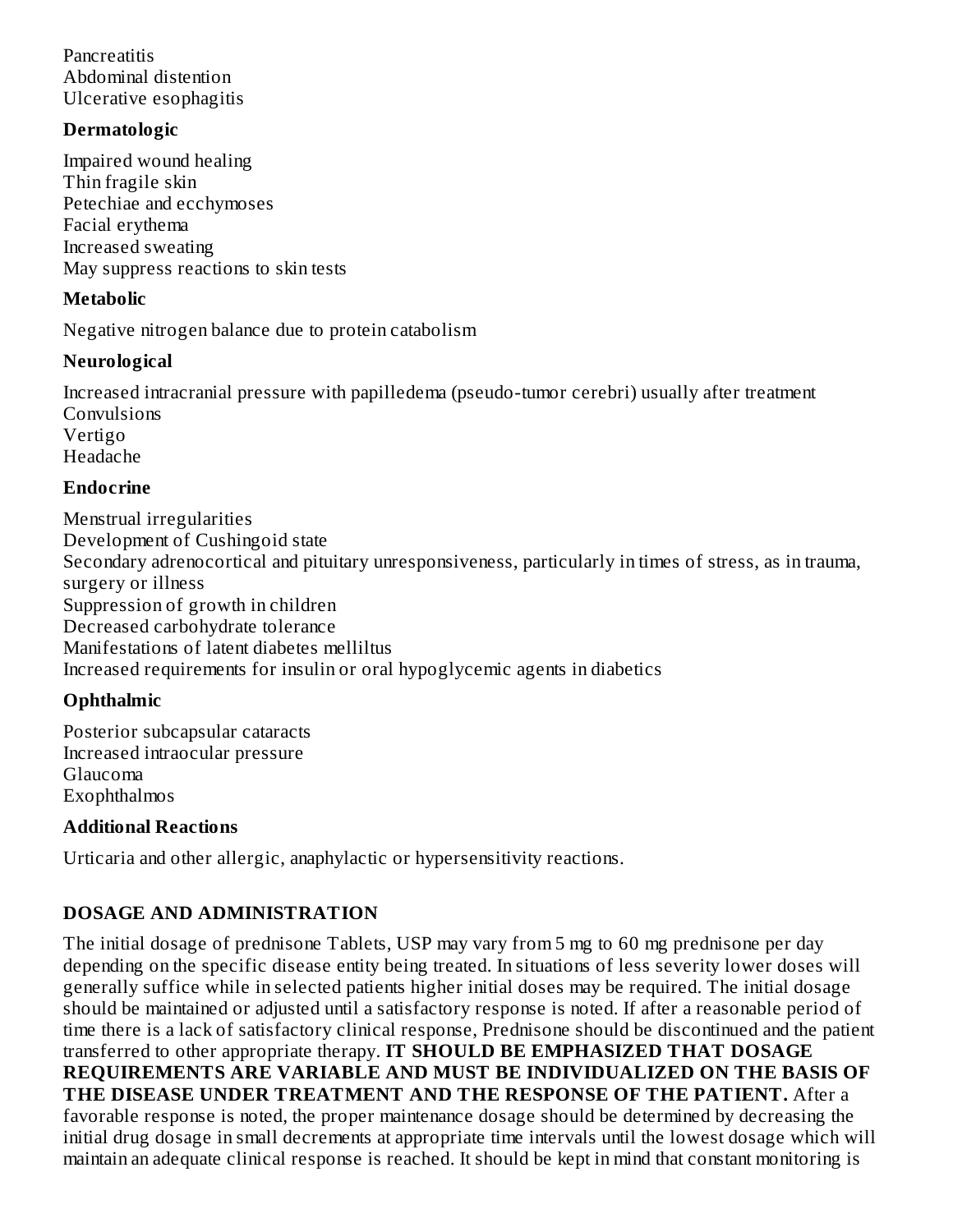needed in regard to drug dosage. Included in the situations which may make dosage adjustments necessary are changes in clinical status secondary to remissions or exacerbations in the disease process, the patient's individual drug responsiveness, and the effect of patient exposure to stressful situations not directly related to the disease entity under treatment; in this latter situation it may be necessary to increase the dosage of Prednisone for a period of time consistent with the patient's condition. If after long-term therapy the drug is to be stopped, it is recommended that it be withdrawn gradually rather than abruptly.

## **Multiple Sclerosis**

In the treatment of acute exacerbations of multiple sclerosis daily doses of 200 mg of prednisolone for a week followed by 80 mg every other day for 1 month have been shown to be effective. (Dosage range is the same for prednisone and prednisolone.)

# **ADT ® (Alternate Day Therapy)**

ADT is a corticosteroid dosing regimen in which twice the usual daily dose of corticoid is administered every other morning. The purpose of this mode of therapy is to provide the patient requiring long-term pharmacologic dose treatment with the beneficial effects of corticoids while minimizing certain undesirable effects, including pituitary-adrenal suppression, the Cushingoid state, corticoid withdrawal symptoms, and growth suppression in children. The rationale for this treatment schedule is based on two major premises: (a) the anti-inflammatory or therapeutic effect of corticoids persists longer than their physical presence and metabolic effects and (b) administration of the corticosteroid every other morning allows for re-establishment of more nearly normal hypothalamicpituitary-adrenal (HPA) activity on the off-steroid day.

A brief review of the HPA physiology may be helpful in understanding this rationale. Acting primarily through the hypothalamus a fall in free cortisol stimulates the pituitary gland to produce increasing amounts of corticotropin (ACTH) while a rise in free cortisol inhibits ACTH secretion. Normally the HPA system is characterized by diurnal (circadian) rhythm. Serum levels of ACTH rise from a low point about 10 pm to a peak level about 6 am. Increasing levels of ACTH stimulate adrenocortical activity resulting in a rise in plasma cortisol with maximal levels occurring between 2 am and 8 am. This rise in cortisol dampens ACTH production and in turn adrenocortical activity. There is a gradual fall in plasma corticoids during the day with lowest levels occurring about midnight.

The diurnal rhythm of the HPA axis is lost in Cushing's disease, a syndrome of adrenocortical hyperfunction characterized by obesity with centripetal fat distribution, thinning of the skin with easy bruisability, muscle wasting with weakness, hypertension, latent diabetes, osteoporosis, electrolyte imbalance, etc. The same clinical findings of hyperadrenocorticism may be noted during long-term pharmacologic dose corticoid therapy administered in conventional daily divided doses. It would appear, then, that a disturbance in the diurnal cycle with maintenance of elevated corticoid values during the night may play a significant role in the development of undesirable corticoid effects. Escape from these constantly elevated plasma levels for even short periods of time may be instrumental in protecting against undesirable pharmacologic effects.

During conventional pharmacologic dose corticosteroid therapy, ACTH production is inhibited with subsequent suppression of cortisol production by the adrenal cortex. Recovery time for normal HPA activity is variable depending upon the dose and duration of treatment. During this time the patient is vulnerable to any stressful situation. Although it has been shown that there is considerably less adrenal suppression following a single morning dose of prednisolone (10 mg) as opposed to a quarter of that dose administered every 6 hours, there is evidence that some suppressive effect on adrenal activity may be carried over into the following day when pharmacologic doses are used. Further, it has been shown that a single dose of certain corticosteroids will produce adrenocortical suppression for two or more days. Other corticoids, including methylprednisolone, hydrocortisone, prednisone, and prednisolone, are considered to be short acting (producing adrenocortical suppression for 1 ¼ to 1 ½ days following a single dose) and thus are recommended for alternate day therapy.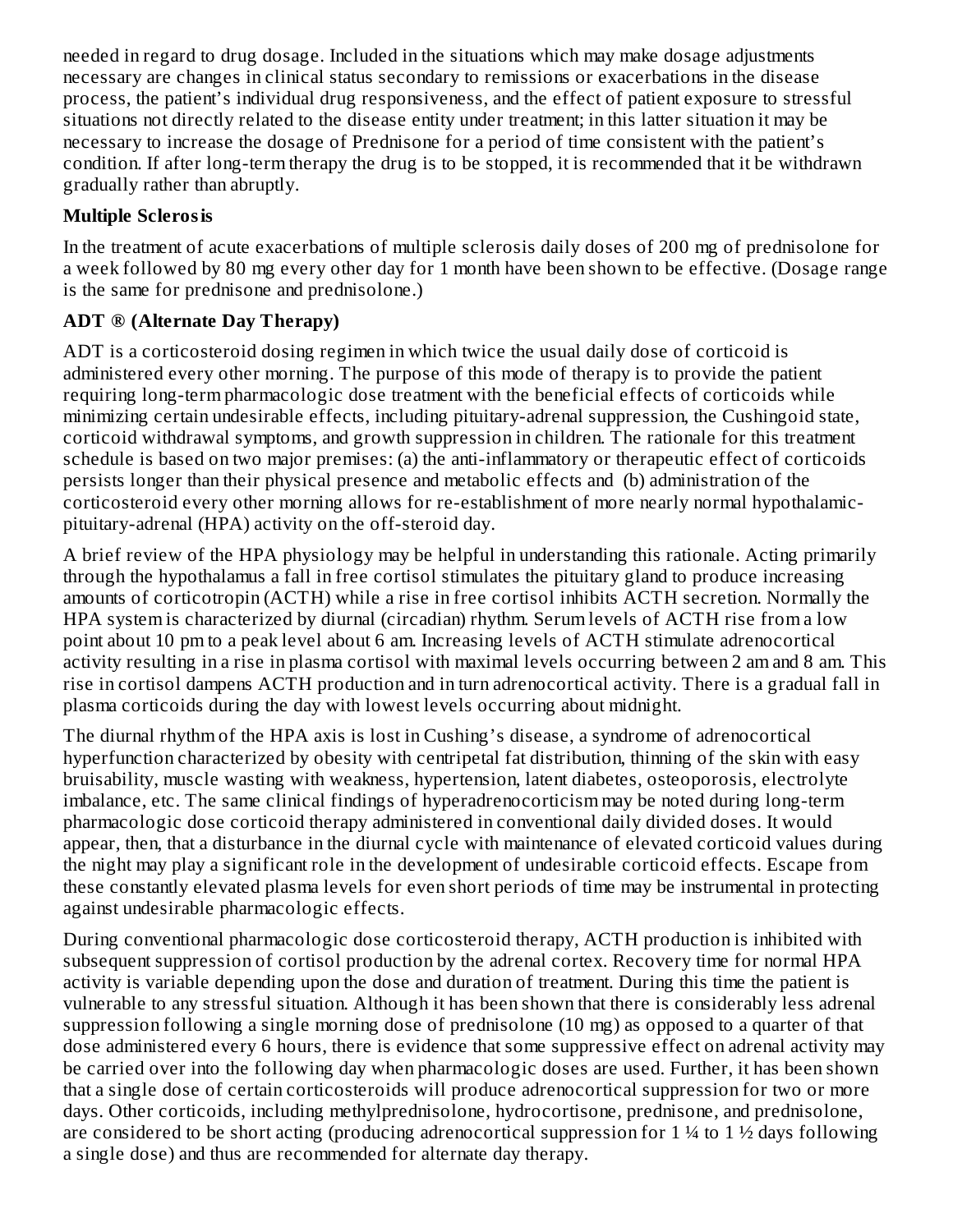The following should be kept in mind when considering alternate day therapy:

1) Basic principles and indications for corticosteroid therapy should apply. The benefits of ADT should not encourage the indiscriminate use of steroids.

2) ADT is a therapeutic technique primarily designed for patients in whom long-term pharmacologic corticoid therapy is anticipated.

3) In less severe disease processes in which corticoid therapy is indicated, it may be possible to initiate treatment with ADT. More severe disease states usually will require daily divided high dose therapy for initial control of the disease process. The initial suppressive dose level should be continued until satisfactory clinical response is obtained, usually four to ten days in the case of many allergic and collagen diseases. It is important to keep the period of initial suppressive dose as brief as possible particularly when subsequent use of alternate day therapy is intended.

Once control has been established, two courses are available: (a) change to ADT and then gradually reduce the amount of corticoid given every other day **or** (b) following control of the disease process reduce the daily dose of corticoid to the lowest effective level as rapidly as possible and then change over to an alternate day schedule. Theoretically, course (a) may be preferable.

4) Because of the advantages of ADT, it may be desirable to try patients on this form of therapy who have been on daily corticoids for long periods of time (eg, patients with rheumatoid arthritis). Since these patients may already have a suppressed HPA axis, establishing them on ADT may be difficult and not always successful. However, it is recommended that regular attempts be made to change them over. It may be helpful to triple or even quadruple the daily maintenance dose and administer this every other day rather than just doubling the daily dose if difficulty is encountered. Once the patient is again controlled, an attempt should be made to reduce this dose to a minimum.

5) As indicated above, certain corticosteroids, because of their prolonged suppressive effect on adrenal activity, are not recommended for alternate day therapy (eg; dexamethasone and betamethasone).

6) The maximal activity of the adrenal cortex is between 2 am and 8 am, and it is minimal between 4 pm and midnight. Exogenous corticosteroids suppress adrenocortical activity the least, when given at the time of maximal activity (am).

7) In using ADT it is important, as in all therapeutic situations to individualize and tailor the therapy to each patient. Complete control of symptoms will not be possible in all patients. An explanation of the benefits of ADT will help the patient to understand and tolerate the possible flare-up in symptoms which may occur in the latter part of the off-steroid day. Other symptomatic therapy may be added or increased at this time if needed.

8) In the event of an acute flare-up of the disease process, it may be necessary to return to a full suppressive daily divided corticoid dose for control. Once control is again established alternate day therapy may be re-instituted.

9) Although many of the undesirable features of corticosteroid therapy can be minimized by ADT, as in any therapeutic situation, the physician must carefully weigh the benefit-risk ratio for each patient in whom corticoid therapy is being considered.

## **HOW SUPPLIED**

Product: 53002-3091 NDC: 53002-3091-1 9 TABLET in a BOTTLE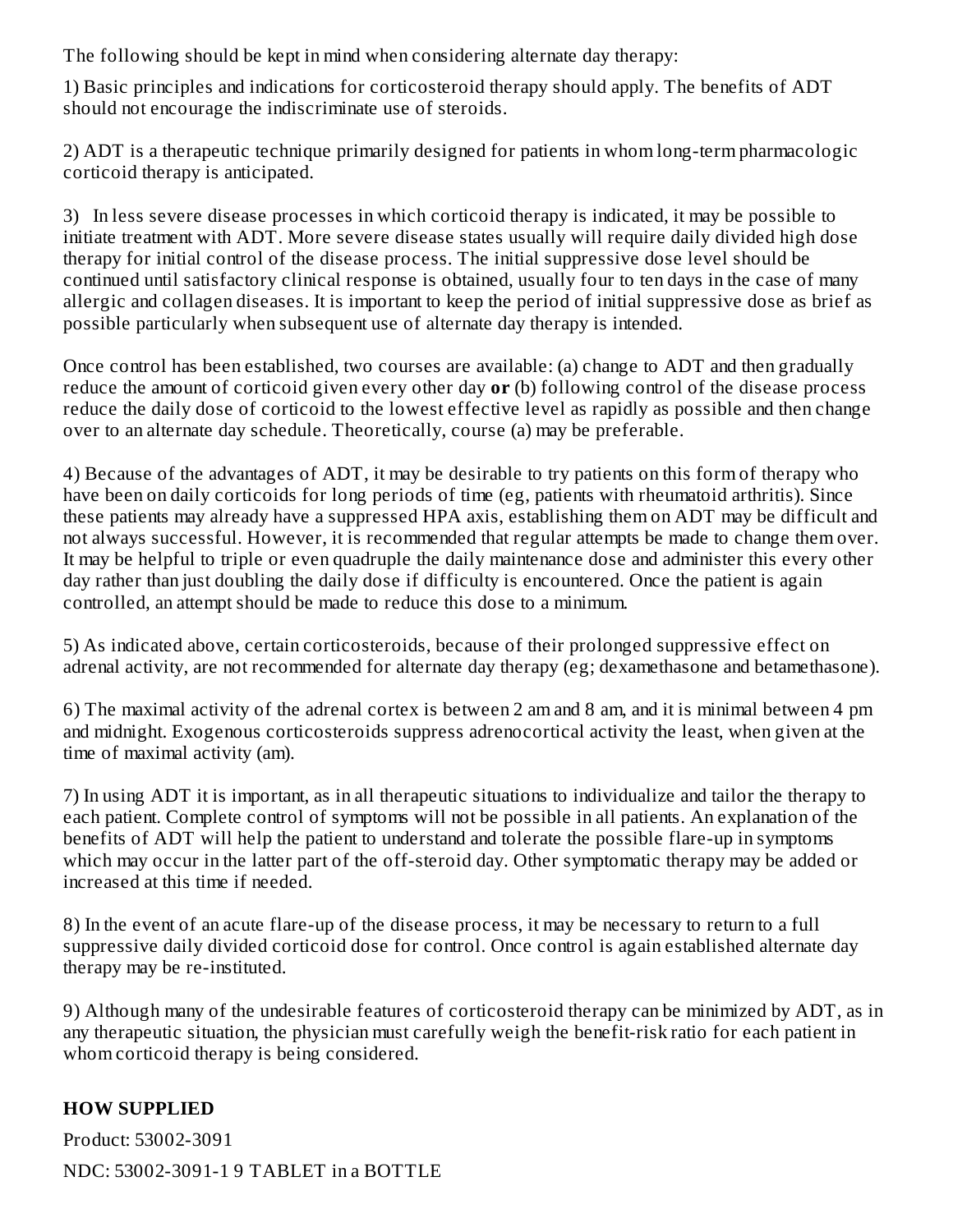NDC: 53002-3091-2 12 TABLET in a BOTTLE NDC: 53002-3091-3 14 TABLET in a BOTTLE NDC: 53002-3091-4 15 TABLET in a BOTTLE NDC: 53002-3091-5 16 TABLET in a BOTTLE NDC: 53002-3091-6 18 TABLET in a BOTTLE NDC: 53002-3091-7 40 TABLET in a BOTTLE NDC: 53002-3091-9 60 TABLET in a BOTTLE

#### **Prednisone 10mg Tablets, USP**



| <b>PREDNISONE</b>                                                                  |                                               |  |  |          |                               |
|------------------------------------------------------------------------------------|-----------------------------------------------|--|--|----------|-------------------------------|
| prednisone tablet                                                                  |                                               |  |  |          |                               |
|                                                                                    |                                               |  |  |          |                               |
| <b>Product Information</b>                                                         |                                               |  |  |          |                               |
| Product Type                                                                       | HUMAN PRESCRIPTION DRUG<br>Item Code (Source) |  |  |          | NDC:53002-3091(NDC:59746-173) |
| <b>Route of Administration</b>                                                     | ORAL                                          |  |  |          |                               |
|                                                                                    |                                               |  |  |          |                               |
|                                                                                    |                                               |  |  |          |                               |
| <b>Active Ingredient/Active Moiety</b>                                             |                                               |  |  |          |                               |
| <b>Ingredient Name</b><br><b>Basis of Strength</b>                                 |                                               |  |  |          | Strength                      |
| PREDNISONE (UNII: VB0R961HZT) (PREDNISONE - UNII: VB0R961HZT)<br><b>PREDNISONE</b> |                                               |  |  |          | $10$ mg                       |
|                                                                                    |                                               |  |  |          |                               |
|                                                                                    |                                               |  |  |          |                               |
| <b>Inactive Ingredients</b>                                                        |                                               |  |  |          |                               |
| <b>Ingredient Name</b>                                                             |                                               |  |  | Strength |                               |
| Lactose monohydrate (UNII: EWQ57Q8I5X)                                             |                                               |  |  |          |                               |
| Magnesium stearate (UNII: 70097M6I30)                                              |                                               |  |  |          |                               |
| Sodium lauryl sulfate (UNII: 368GB5141J)                                           |                                               |  |  |          |                               |
| Starch, Corn (UNII: O8232NY3SJ)                                                    |                                               |  |  |          |                               |
| Starch, Potato (UNII: 81089SAH3T)                                                  |                                               |  |  |          |                               |
|                                                                                    |                                               |  |  |          |                               |
|                                                                                    |                                               |  |  |          |                               |
| <b>Product Characteristics</b>                                                     |                                               |  |  |          |                               |